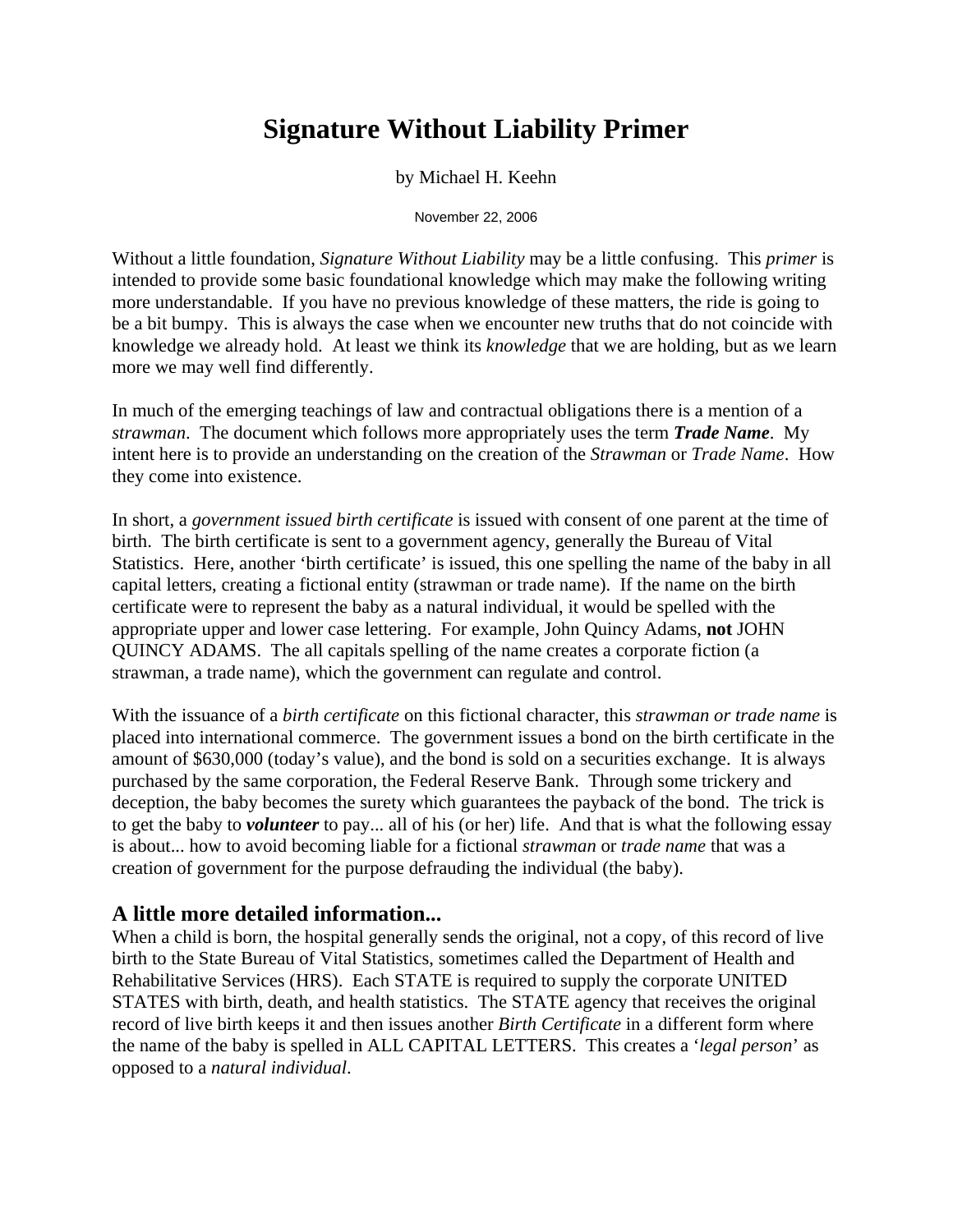The Birth Certificate issued by the State is then *registered* with the U.S. Department of Commerce - - the Executive Office - specifically through their own sub-agency, the U.S. Census Bureau, which is responsible to register vital statistics from all the states. Thus, the *birth certificate* is *registered* in international commerce. The word *registered*, as it is used in commercial law, does not mean that the ALL CAPITAL version of the name was "merely" noted or recorded in a book for future reference purposes. When a *birth certificate* is *registered* with the U.S. Department of Commerce, the Treasury will issue a bond on the value of the *birth certification*. That bond is then made available for purchase on a *securities exchange* and is bought by the Federal Reserve Bank. This purchase then become the authority or collateral to issue *Federal Reserve Notes*, which we use as a medium of exchange.

The value of the bond in today's world is \$630,000. The bond is then held in trust for the Federal Reserve at the Depository Trust Corporation at 55 Water Street in New York City, about two blocks down the street from the Federal Reserve. It is a high-rise office building and the sign in front reads: "The Tower of Power."

This process creates a burden in that the ALL-CAPITAL *legal person* named on the *birth certificate* has become a *surety*, or *guarantor*, a condition and obligation that is automatically and unwittingly assumed unless you rebut the presumption by effectively noticing government.

"Guarantor. Person who becomes secondarily liable for another's debt or performance... One who promises to answer for the debt, default or miscarriage of another." - Black's Law Dictionary, Sixth Edition

From this it is easy to conclude that the baby is to assume the liability for any burden created or associated with the *strawman* or *trade name* listed on the *birth certificate*.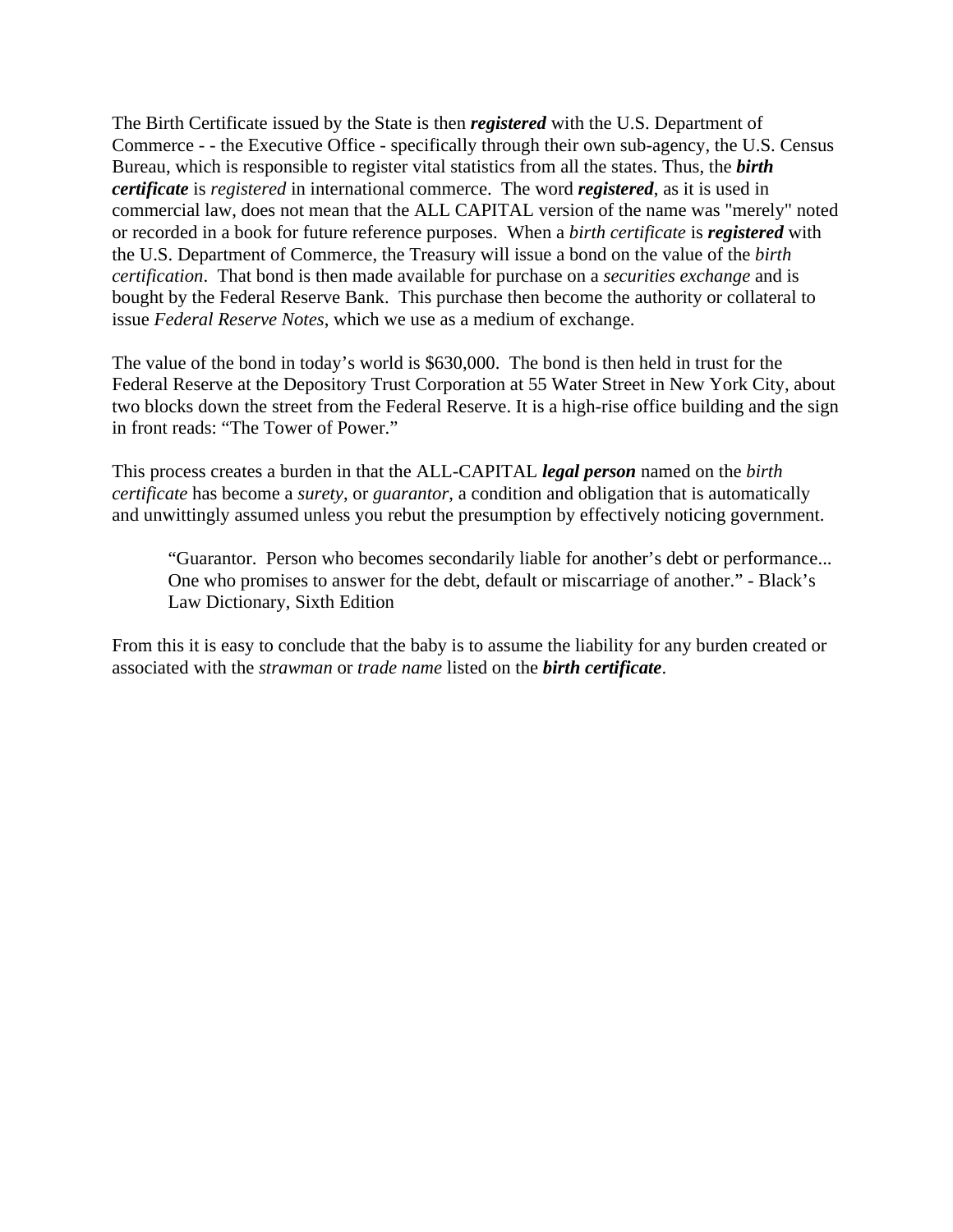Note:

This material is copyrighted by the authors of "Cracking the Code, Third Edition". There are 390 pages in this book.

ISBN 0-9717588-2-4

The chapter on "How to sign your signature without liability" and the two pages "On Sovereignty" and "Absolute Rights" are reproduced here for educational purposes only under the fair use and fair dealing laws and are not to be construed as legal advice. This pdf must not to be reproduced for financial gain, i.e., profit from sale without the express written consent and acknowledgement of the publisher/copyright holder.

The book can be ordered at the following website: http://jhdassociates.com/ http://jhdassociates.com/CTC3.html

There is work in progress on the Fourth Edition.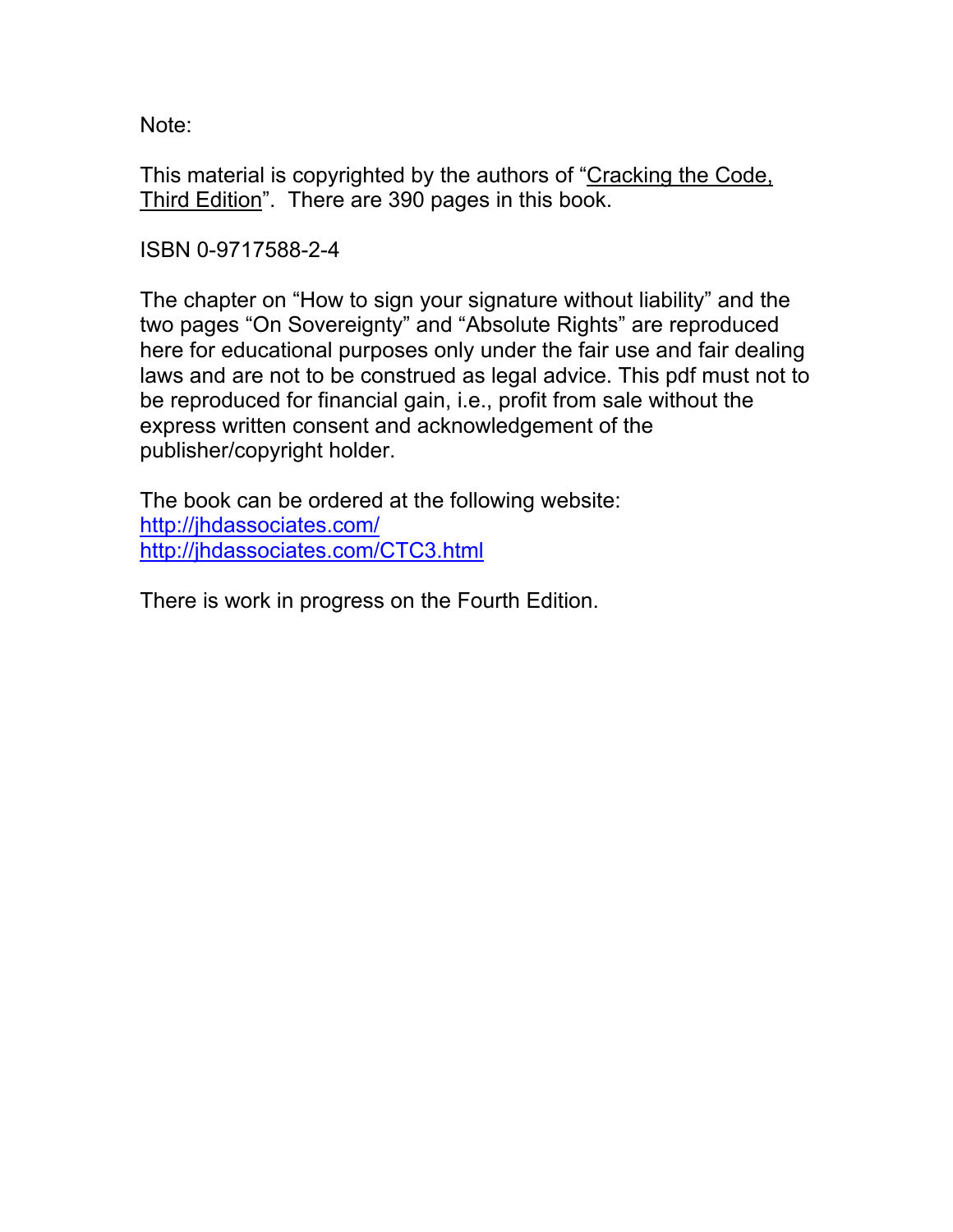## **On Sovereigns**

"We of this mighty western Republic have to grapple with the dangers that spring from popular self-government tried on a scale incomparably vaster than ever before in the history of mankind, and from an abounding material prosperity greater also than anything which the world has hitherto seen.

"As regards the first set of dangers, it behooves us to remember that men can never escape being governed. Either they must govern themselves or they must submit to being governed by others. If from lawlessness or fickleness, from folly or selfindulgence, they refuse to govern themselves then most assuredly in the end they will have to be governed from the outside. They can prevent the need of government from without only by showing they possess the power of government from within. A sovereign cannot make excuses for his failures; a sovereign must accept the responsibility for the exercise of power that inheres in him; and where, as is true in our Republic, the people are sovereign, then the people must show a sober understanding and a sane and steadfast purpose if they are to preserve that orderly liberty upon which as a foundation every republic must rest."

> **President Theodore Roosevelt** Opening of the Jamestown Exposition Norfolk, Virginia, April 26, 1907

'Sovereignty itself is, of course, not subject to law, for it is the author and source of law..."

> Yick Wo v. Hopkins 118 U.S. 356; 6 S.Ct. 1064 (1886) May 10, 1886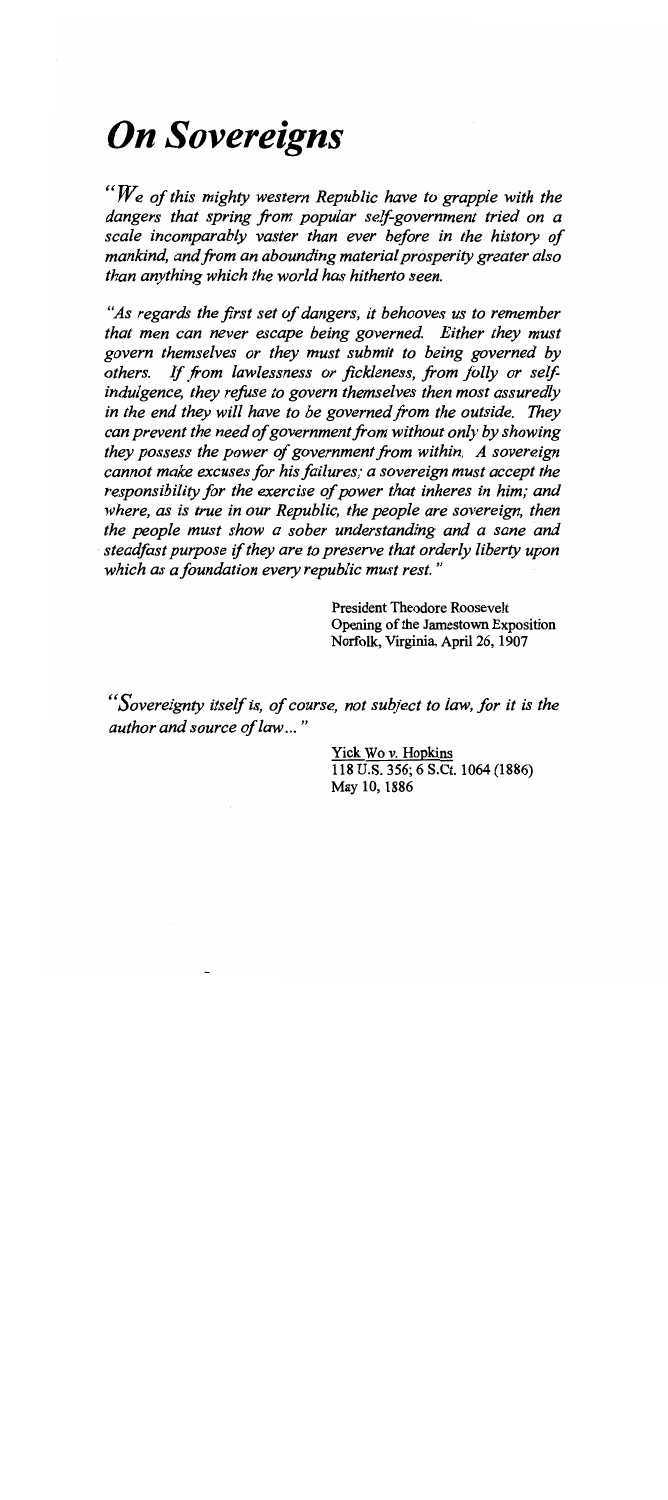# **Absolute Rights**

"As regards right to interfere with contractual obligations of another, 'absolute rights' which individual may exercise without reference to motive are rights incident to ownership of property. rights growing out of contractual relations, and right to enter or refuse to enter contractual relations.

"By the 'absolute rights' of individuals is meant those which are in their primary and strictest sense, such as would belong to their persons merely in a state of nature, and which every man is entitled to enjoy, whether out of society or in it. The rights of personal security, of personal liberty, and private property do not depend upon the Constitution for their existence. They existed before the Constitution was made, or the government was organized. These are what are termed the 'absolute rights' of individuals, which belong to them independently of all government, and which all governments which derive their power from the consent of the governed were instituted to protect."

> Words and Phrases, Volume 1, 1968 **West Publishing Company**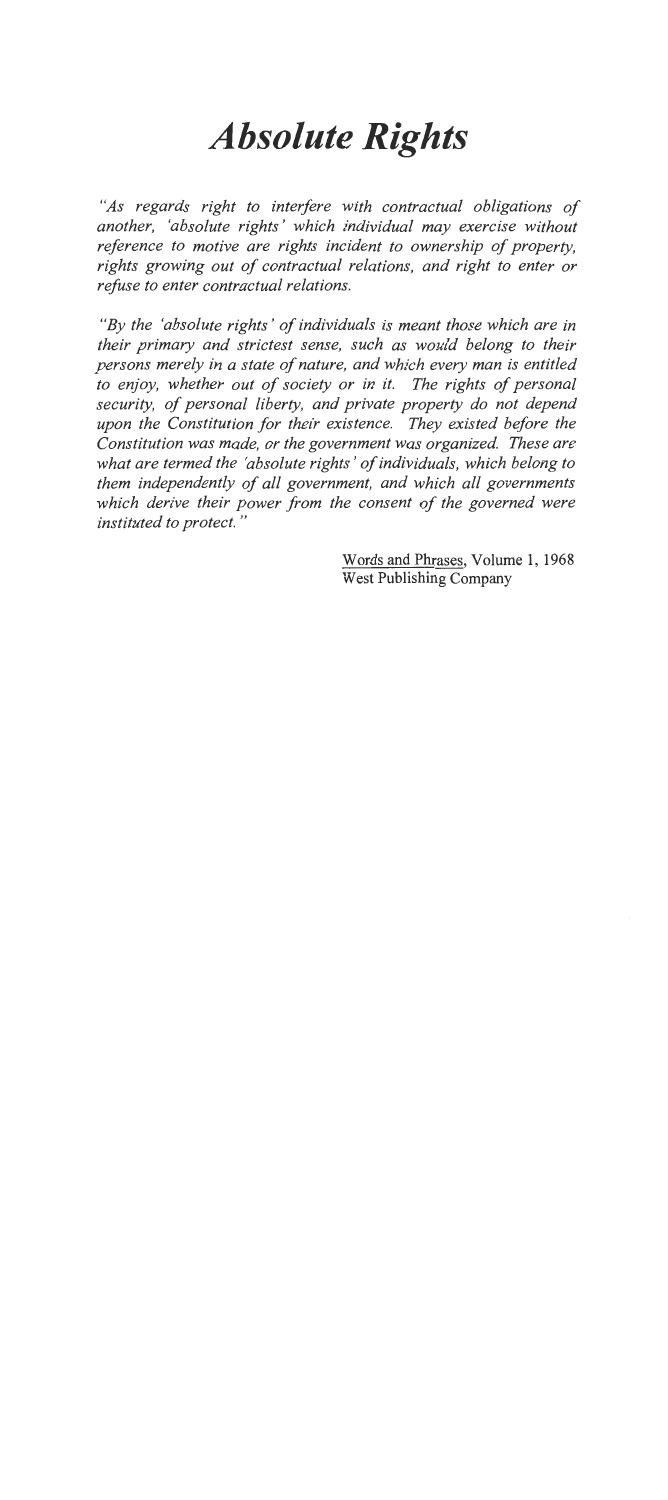#### **An Overview**

Big Brother's master plan to subjugate the entire human race is utterly dependent on people continuing to volunteer for and finance their own enslavement. Without such largesse<sup>1</sup> from the public, the Chosen Masters face certain calamity and exposure for their crimes. Heretofore, system operatives have been overwhelmingly successful at duping unwitting victims into "volunteering" for virtually every kind of financial hell imaginable. And make no mistake: it is purely voluntary.

The system is working exactly as it is designed to do, and the chroniclers of chaos proudly trumpet their statistics as they inch forward in their dreams of total world domination:

#### "Bankruptcy filings reach record 1.5 million...

"NEW YORK – Bankruptcy filings surged 19% to a record 1.5 million last year, as businesses and consumers struggled under heavy debt loads during the economic slowdown. "Consumer bankruptcies, which accounted for 97% of all filings, jumped 19%, while business bankruptcies rose 13%, according to data released Tuesday by the Administrative office of the U.S. Courts...." (USA TODAY, February 20, 2002)

It is no coincidence that the introduction and popularity of the real-estate board game, Monopoly™, parallels the history of the Moneychangers' financial conquest of America. culminating with its copyright by Parker Brothers in 1935,<sup>2</sup> the same time that we converted over from a substance- (gold) backed currency to a belief- (credit) backed currency. The game's logo even confesses the caricature of a white-mustachioed English banker, complete with top hat, tails, and cane.

The objective in the board game of Monopoly™ is to drive into bankruptcy all other players—an arrangement otherwise known as a "tontine<sup>3</sup> wagering scheme"—and so it is in real life. If you examine the nature of economics in America today you will see that everyone is competing for the same, rationed amount of "Monopoly<sup>TM</sup> money,"<sup>4</sup> called Federal Reserve Notes, "FRNs," and attempting to "stay above water" and avoid bankruptcy. This is, by definition, a de facto state of war between participants—in both the board game and the game of life. The only way to stay in the game of Monopoly<sup>TM</sup> and  $\frac{3}{4}$  avoid bankruptcy is to obtain more Monopoly<sup>TM</sup> money from other players. The only way to stay in the game of life and avoid bankruptcy is to somehow obtain more FRNs from the "other players" around you. In both, the outcome is inevitable.

The longest-running game of Monopoly™ lasted 70 days, but still ended the same way as all others before and since: with one player acquiring all the wealth and all the other players bankrupt. Unfortunately, there can be no other final conclusion in the "Federal-Reserve-Note game of life" either, no matter how long you stretch it out—unless, of course, you simply stop volunteering to play the game!

How to Sign Your Signature Without Liability Page 1 of 7

<sup>&</sup>lt;sup>1</sup> Largesse: Generous giving; gift; bounty.

<sup>&</sup>lt;sup>2</sup> The Bankruptcy Act of 1938, America's first such legislation, followed shortly thereafter, as well.

<sup>&</sup>lt;sup>3</sup> Tontine: [It. *tontina*, after its inventor, Lorenzo Tonti, a Neopolitan] A financial arrangement in which a group of participants share in the arrangement's advantages until all but one has died or defaulted, at which time the whole goes to that survivor.

All money is *borrowed* into existence, and more money is owed than physically exists because of the requirement for making interest payments on the principal amount loaned. The principal comprises all the money there is, but interest payments have to come from somewhere; thus the depletion of the money supply.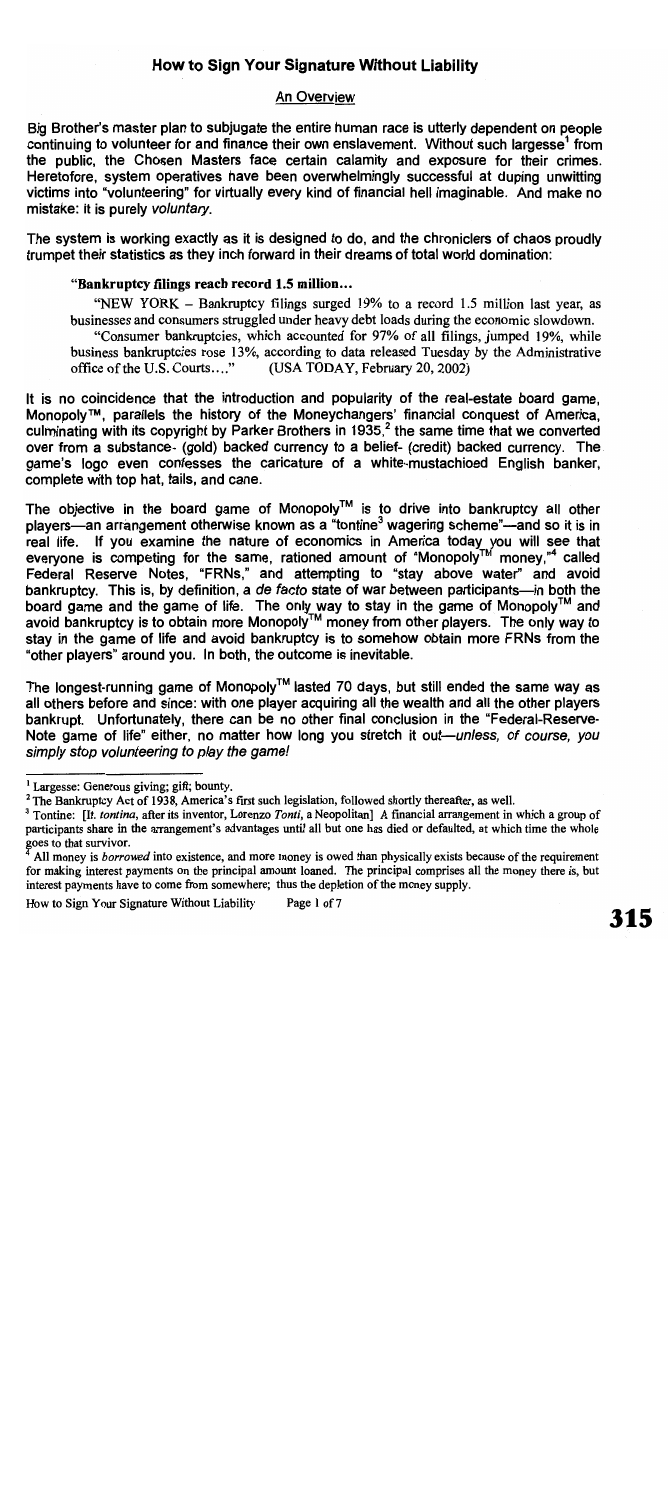#### Volunteering

The most devastating form of "volunteering" occurs when someone promises—and people do this unflinchingly every single day—to be responsible for, and pay the debt of, another party. Believe it or not, this is how every unwary soul has sealed his fate. The "TRADE NAME game," *i.e.* that which the content of this book is dedicated to exposing, untangling, and rectifying, has an evil twin that works in concert with it. As you will discover toward the end of this article, the Legal Masters of the World are factually eminently aware of the distinction between your true name and TRADE NAME and have come up with an incredibly ingenious device for exploiting the difference without tipping their hand.

The reason that every complaint unfailingly cites the defendant's/respondent's name in allcapital letters; the reason the name on every license is set in CAPITAL LETTERS; the reason the name on every Social Security card has been converted from English (as originally written on the application) into legalese; the reason that all banks insist on listing all accounts not in the true name of the party who walks in and fills out the forms, but in the artificial TRADE NAME associated therewith, is the same: to conduct business with you via an unknown, invisible, corporately colored artificial person that is subject to all statutory requiation and therefore under their complete control and power. The same applies equally when either of the two names is called out verbally.<sup>5</sup> Remember: differently constructed names comprise distinct items of property, however similar. Filing a UCC Financing Statement is the first step in releasing yourself from these bonds; the second is cessation of volunteering to be responsible for the TRADE NAME'S obligations by signing on its behalf.

When someone signs his name on a commercial instrument listed in his straw man's TRADE NAME he finalizes his financial obligations in that particular transaction, and also contributes just that much more in the Chosen Masters' designs for a New World Order. That "Order" is an "economic pecking order," with them owning literally everything at the top, and you and your family and friends owning nothing (including your labor) at the bottom.

Article 3 (Negotiable Instruments) of the Uniform Commercial Code has been written to augment the liabilities that come with signing on behalf of another, but has also been encrypted to keep curious slaves from finding out how they are being duped. Because the Legal Masters of the World cannot bind us into perpetual servitude without also offering a route for escape, we have remedy in the UCC.

#### Unraveling the Mystery

The key entry point into Article 3 on the subject of signatures is this:

"... The general rule is that a signature is an indorsement if the instrument does not indicate an unambiguous intent of the signer not to sign as an indorser. Intent may be determined by words accompanying the signature, the place of signature, or other circumstances...." UCC 3-204, Note 1, paragraph 2. (Underline emphasis added)

Even without defining the key term, "indorser," the meaning is clear: in the absence of indicating "an unambiguous intent," a signature can be construed as an "indorsement."

<sup>&</sup>lt;sup>5</sup> This point is thoroughly addressed in the discussion on "appellation" in Section 1, "Maintaining Fiscal Integrity," in the segment entitled "The Underlying Con Beneath the Con," beginning on page 10 of that essay.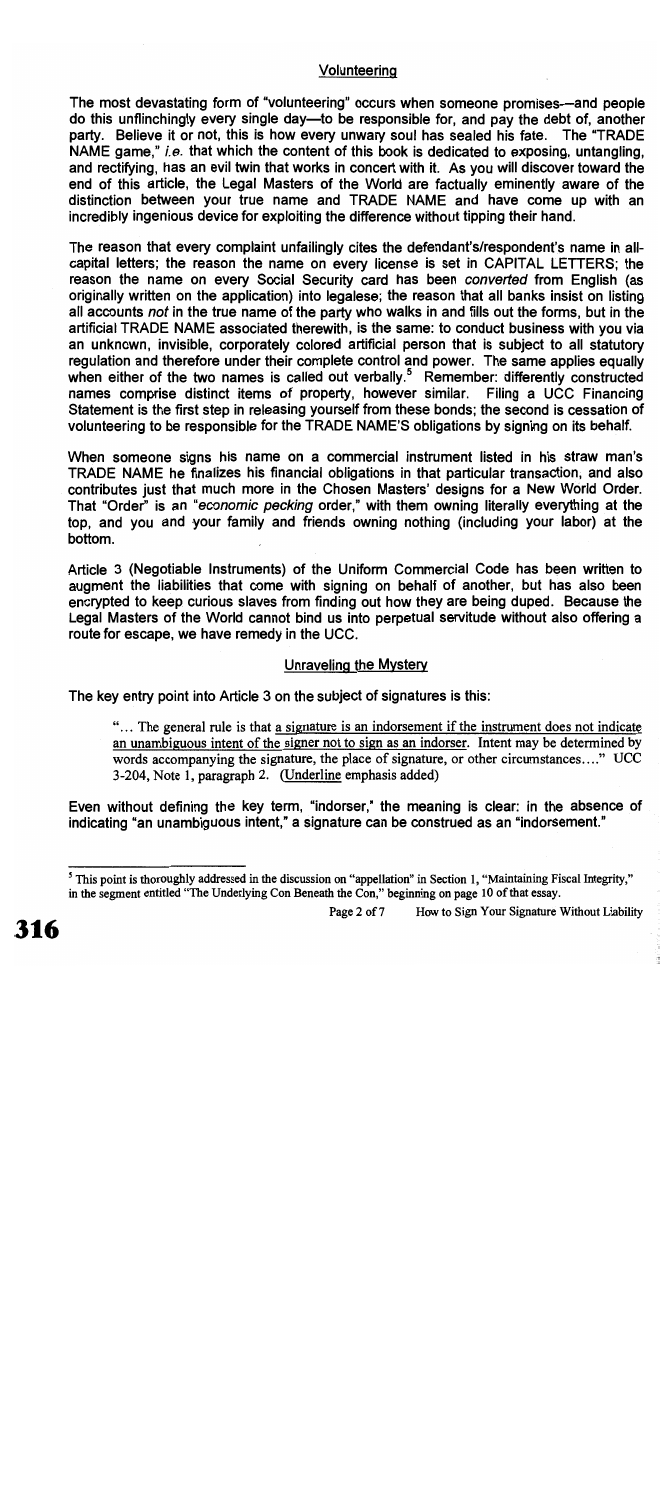"Indorser' means a person who makes an indorsement." UCC 3-204(b).

"Indorsement' means a signature, other than that of a signer as maker, drawer, or acceptor, that alone or accompanied by other words is made on an instrument for the purpose of (ii) negotiating the instrument, (ii) restricting payment of the instrument, or (iii) incurring indorser's liability on the instrument, but regardless of the intent of the signer, a signature and its accompanying words is an indorsement unless the accompanying words, terms of the instrument, place of the signature, or other circumstances unambiguously indicate that the signature was made for a purpose other than indorsement. For the purpose of determining whether a signature is made on an instrument, a paper affixed to the instrument is a part of the instrument." UCC 3-204(a). (Underline emphasis added)

Makers, drawers, and acceptors are the primary types of signers of negotiable instruments:

- "'Maker' means a person who signs or is identified in a note as a person undertaking to pay."  $\bullet$  $UCC$  3-103(5).
- "Drawer' means a person who signs or is identified in a draft as a person ordering payment.  $\bullet$  $UCC$  3-103(3).
- "'Acceptor' means a drawee who has accepted a draft." UCC 3-103(1).  $\bullet$
- "Drawee" means a person ordered in a draft to make payment. UCC 3-103(2).  $\bullet$

#### **Accommodation Parties**

How could one sign a negotiable instrument (irrespective of the signer's awareness that what he is signing is a negotiable instrument) and incur liability as anything other than a maker, drawer, or acceptor? Answer: As an "accommodation party."

Accommodation party is described in Note 1 under UCC 3-419:

"...An accommodation party is a person who signs an instrument to benefit the accommodated party either by signing at the time value is obtained by the accommodated party or later, and who is not a direct beneficiary of the value obtained. An accommodation party will usually be a co-maker or anomalous indorser...." (Underline emphasis added)

In the UCC, one of the meanings of value is, essentially, "credit." You qualify on this point because you have been the sole source of credit for your TRADE NAME since inception (birth), and are not a direct beneficiary of the value given (what you get is liability).

The meaning of co-maker can be deduced from the definition of maker above—but is nevertheless a subordinate identifier in respect of accommodation party.

Anomalous means "departing form the common rule; irregular." The UCC defines anomalous indorsement as follows:

"Anomalous indorsement' means an indorsement made by a person who is not the holder of the instrument. An anomalous indorsement does not affect the manner in which the instrument may be negotiated." UCC 3-205(d). (Underline emphasis added)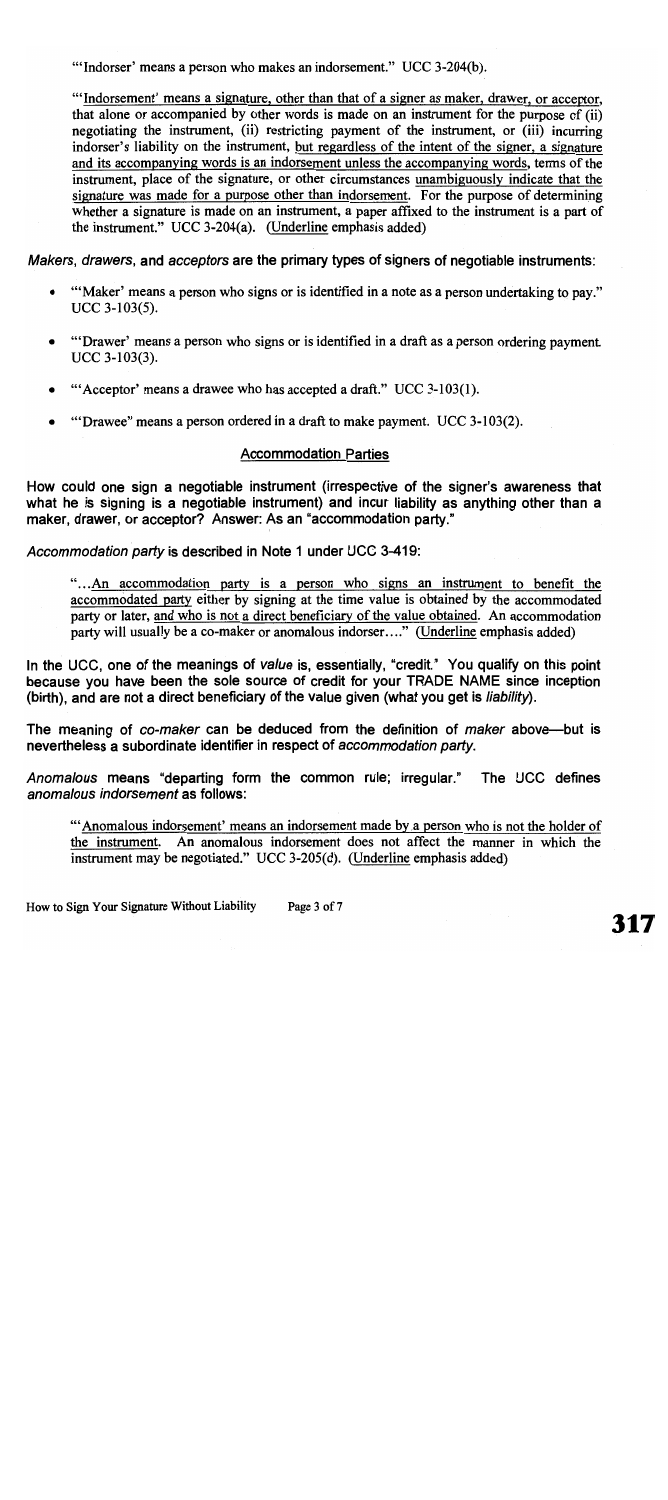An anomalous indorsement is made by a party that is not the holder of the instrument (i.e. no rights in the instrument), and qualifies, nevertheless, as a valid endorsement (even though not specifically that of maker, drawer, or acceptor), and would not adversely affect the negotiability of the instrument. That this Section is imbued with vagueness opens the door for other factors to enter in, but we are not told what those factors might be (the purpose of "codes").

Summing up on *accommodation party*: someone who signs on behalf of another for the purpose of benefiting that party, and who also is not a direct beneficiary of the value obtained by the accommodated party. An accommodation party is not a maker, not a drawer, and not an acceptor, but has an "anomalous" role in the indorsement process. Apparently, an accommodation party bears full liability for the accommodated party, but stands to gain nothing by participating. This is obviously the most inferior status one can have, because he is completely out of control of his own destiny, based on the mischief that the TRADE NAME gets into and the misadventures that follow thereafter.

Wrapping up on accommodation party, the worst (kiss of death) has been saved for last:

"An accommodation party is always a surety." UCC 3-419, Note 3, paragraph 2.

As you know from "The Curse of Co-Suretyship" in Section 3, a surety is utterly responsible for anything and everything that the principal debtor is responsible for, including both payment and specific performance. An accommodation party is automatically and always a surety for the accommodated party.

When you, the flesh-and-blood man/woman, sign an instrument (even if you do not know that you are signing a negotiable instrument, such as a traffic ticket) bearing the straw man's TRADE NAME, you are signing as an accommodation party and bear full personal responsibility and accountability for whatever the straw man has gotten itself into, including the potential for incarceration. Remember: a surety is an equal of the principal. **The** creditor is authorized to treat the surety exactly as though the surety were the principal debtor, and extract both payment and specific performance. Since your straw man is rather difficult to locate and identify (no physical existence), you and your body serve nicely.

#### Light at the End of the Tunnel

Now for the \$64 question: How can you avoid ever being considered as an accommodation party, your signature ever being construed as an accommodation signature? The answer is found in Notes 1 and 2 of Section 3-402:

"1. Subsection (a) states when the represented person is bound on an instrument if the instrument is signed by a representative. If under the law of agency the represented person would be bound by the act of the representative in signing either the name of the represented person or that of the representative, the signature is the authorized signature of the represented person...." (Underline and bold emphasis added)

" $2...$  Subsection (b)(1) states that if the form of the signature **unambiguously shows that if** it is made on behalf of an identified represented person (for example 'P, by A, Treasurer') the agent is not liable. This is a workable standard for a court to apply...." (Underline and bold emphasis added)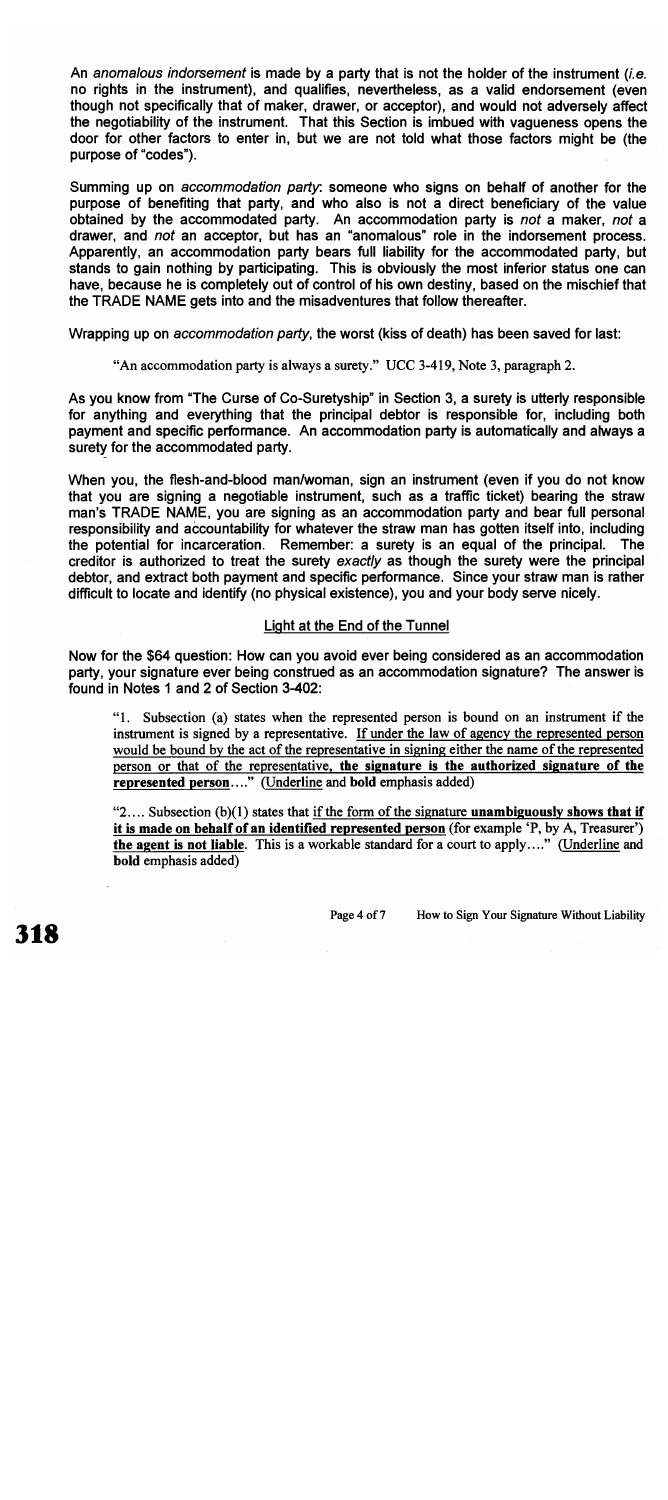Translation: You are removed from the realm of liability of being construed as a maker. drawer, acceptor, or accommodation party (and therefore, as a surety) by unambiquously identifying your signature as that of "Authorized Representative."

Signing in this fashion removes all doubt ("unambiguously indicates") re the exact identification of the signing party. It also relieves the signer of all legal liability for the principal's ("represented person's") obligation.

The key is to be as unambiguous and as expositional as you can, to reveal as much as possible about your agency status in however little space you have to work with on the instrument. Writing "above and below" works also, as long as it is unambiquous. Some interchangeable examples of workable signatures:

- JOHN HENRY DOE<sup>©</sup>, by *John Henry Doe*<sup>©</sup>, Authorized Representative  $\bullet$
- JOHN H. DOE<sup>O</sup>, by *John Henry Doe*<sup>O</sup>, Auth. Rep.  $\bullet$
- JOHN DOE<sup>O</sup>, by John Henry Doe<sup>O</sup>, Agent  $\bullet$
- By order of: JOHN HENRY DOE<sup>°</sup>, by *John Henry Doe*<sup>°</sup>, Authorized Representative  $\bullet$
- By order of: JOHN H. DOE<sup>O</sup>, by *John Henry Doe*<sup>O</sup>, Auth. Rep.  $\bullet$
- By order of: JOHN DOE<sup>o</sup>, by *John Henry Doe*<sup>o</sup>, Agent  $\bullet$
- By John Henry Doe<sup>o</sup>, Authorized Representative  $\bullet$
- By John Henry Doe<sup>O</sup>, Auth. Rep.
- · By John Henry Doe<sup>O</sup>, Agent
- By order of: JOHN HENRY DOE<sup> $\degree$ </sup>. by John Henry Doe<sup>®</sup>, Authorized Representative
- By order of: JOHN H. DOE<sup> $\degree$ </sup>. by John Henry Doe<sup>O</sup>, Auth. Rep.
- By order of: JOHN  $DOE^{\mathcal{O}}$ . by John Henry Doe<sup>o</sup>, Agent

Also inserting the words, "Authorized Signature," in a conspicuous, unambiguous manner, (such as below the signature line) helps in indicating signer's agency status.

#### Total Confirmation from Big Brother of the Validity of What We are Doing

The final segment of this short essay reveals something that will convince even the fiercest naysaver (at least those who are not on Big Brother's payroll) of the correctness of our hunches and the criminal intent of the Legal Masters of the World.

Looking at Note 3 of UCC 3-402, which has to do with checks, we find:

"Subsection 3 is directed at the check cases. It states that if the check identifies the represented person (sic) the agent who signs does not have to indicate agency status. Virtually all checks used today are in personalized form (sic) which identify the person on whose account the check is drawn. In this case nobody is deceived into thinking that the person signing the check is meant to be liable...." (Underline emphasis added)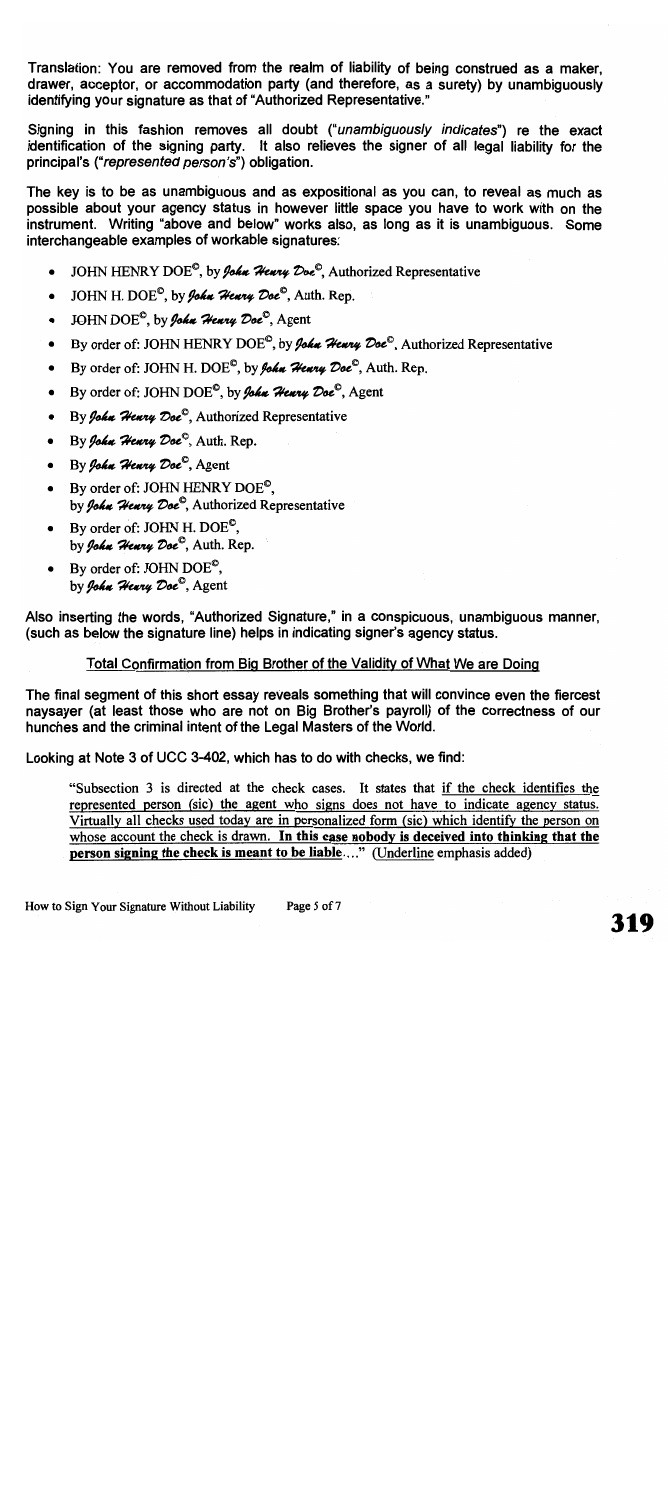#### Therefore, apparently:

- When the name of the "represented person" is printed on the face of the check, any agent signing for the represented person need not indicate agency status;
- Virtually all checks used today are "personalized" to identify the account holder; and
- Since virtually all checks used today are personalized, nobody is deceived into thinking that  $\bullet$ the person signing the check is meant to be liable if he is signing as an agent.

Follow this procedure:

- Go online and pull up: www.Deluxe.com;
- Under "Personal Checks," click on "Browse Our Full Line of Check Designs";  $\bullet$
- Wait a few moments while the next page, "Deluxe Personal Checks Catalog," comes up;  $\bullet$
- Click on "About Checks" and then scroll down to "Check Security Features"; and  $\bullet$
- Observe the arrow marked, "MicroPrinting," and pointing at the signature line of the check

Next, take out one of your personal (not business) checks and place it under a magnifying glass or microscope. Place it so the signature line is directly under the lens. Below is a blowup of what you will see when you scrutinize the line:

#### "...URE AUTHORIZED SIGNATURE AUTHORIZED SIGNATURE AUTHORIZED SIG..."

Editing Note 3 of UCC 3-402 from above:

"In this case nobody [except the signer] is deceived into thinking that the person signing the check is meant to be liable."

Deluxe openly prints out the words "Authorized Signature" underneath the signature line on business checks, but disguises the same proclamation on personal checks. The reason the signature line on a personal check is made up of the words, "AUTHORIZED SIGNATURE," is because it is a physical impossibility that the account holder will ever sign the check. The account holder is an artificial person, e.g. "JOHN HENRY DOE," and exists in name only. The Fed knows that every signature appearing on a personal check is the signature of the flesh-and-blood agent, the authorized representative. However, this fact must be concealed in order to cause the signer to believe that he is the principal, when he actually signs on as accommodation party, i.e. surety, and therefore 100% liable for everything the principal is liable for. This applies in every signature on every document, not just personal checks.

Deluxe and other check-manufacturing companies must do this if they want to sell personal checks to Fed customers. Apparently, this is how the Fed justifies their deceit and duplicity:

"We told 'em. We put it right there on the check leaf. We can't help it if they're too stupid to know that they are the authorized representative. When they decided to accept responsibility as the accommodation party for the account holder, they did so voluntarily. We can't help it if they volunteer to do something. We did everything we could to make it easier for them. We even personalized the checks with the account holder's name and spelled out "AUTHORIZED SIGNATURE" right there on the signature line to save them the headache of having to write out "Authorized Representative" every time they signed a check. We can't be blamed for their ignorance."